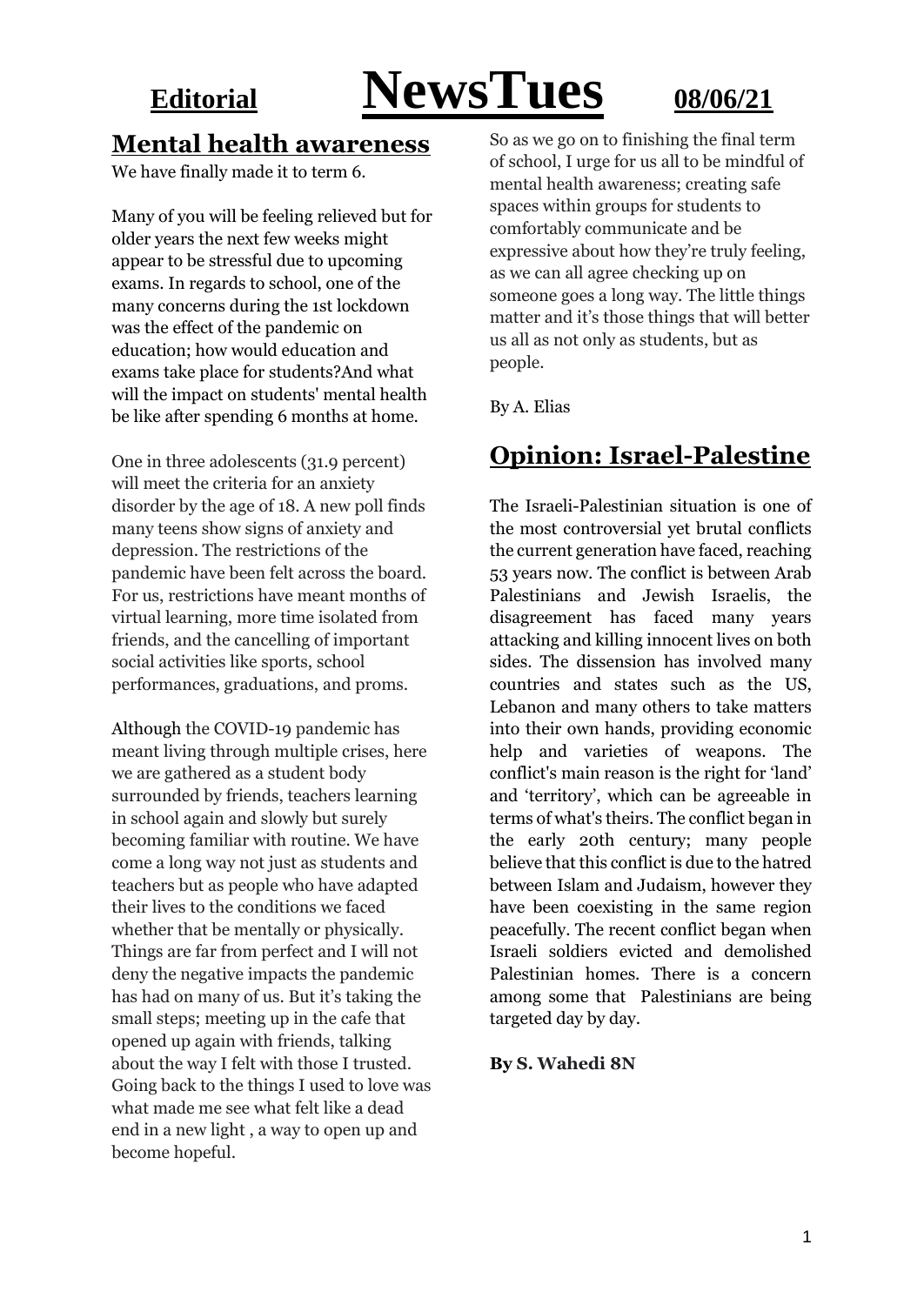#### **08/06/21**

### **'Mindwriting'**

As I am sure many of you are aware, there have been huge breakthroughs in technology and AI in recent years. Wellknown examples include self-driving cars, digital money, renewable energy systems, and even something called the Human Genome project where scientists managed to map out the entirety of genes in the human genome (coding regions of DNA). A man going by the name of 'T5' who has been paralysed from the neck down since a spinal cord accident in 2007 has made a life-changed discovery for some in the early days of May this year. He has found a system that helps him to write on a computer without any subtle movement of his body to be necessary. Stephen Hawking used a more painstaking method created by himself for communication. He had motor neurone disease, which causes the degeneration of the motor system, and he developed a system with a screen and a cursor that would move over the alphabet. Stephen would then tense his cheek to select the letter needed for the word he wanted to say. This was a much longer process compared to T5's where it was possible to write 90 characters (18 words) per minute with a 94 % accuracy and with autocorrect this figure increased to an impressive 99 %. In comparison to an

studying him found that his brain managed to make distinct patterns even after not having written for so long. The algorithm has some flaws as some letters require similar movements such as 'r', 'h', and 'n'. In other languages that have more complicated systems and similar letters, the algorithm may not produce as accurate results, and of course, it may take some time for the algorithm to be perfected and ready for wider use. For example, experiments have been made on self-driving cars since the 1920's - a whole century ago. They are only now starting to be more recognized, used, and accepted by countries globally.

Focusing on the positives, this discovery could lead to those with conditions that prevent communication to be able to interact with their loved ones once more. This is truly heartwarming and encouraging for those in this situation as they will not feel as isolated and excluded from the world.

It is only now that we realize the gift of communication and one of the aims of this article was to show that you should be fully aware of this gift because without it we would be truly lost.

#### **K. Callanan**

able-bodied person, they can type 23 words per minute on their phones which is significantly close to 18! T5 managed to carry out this system by installing two sensors on the left side of his brain where the neurons that send signals to control the right hand are located. He then pictured himself writing a letter on a piece of paper and scientists

### Mental Health Ambassadors

Hi everyone, we hope you all had a lovely half-term and are ready for the last term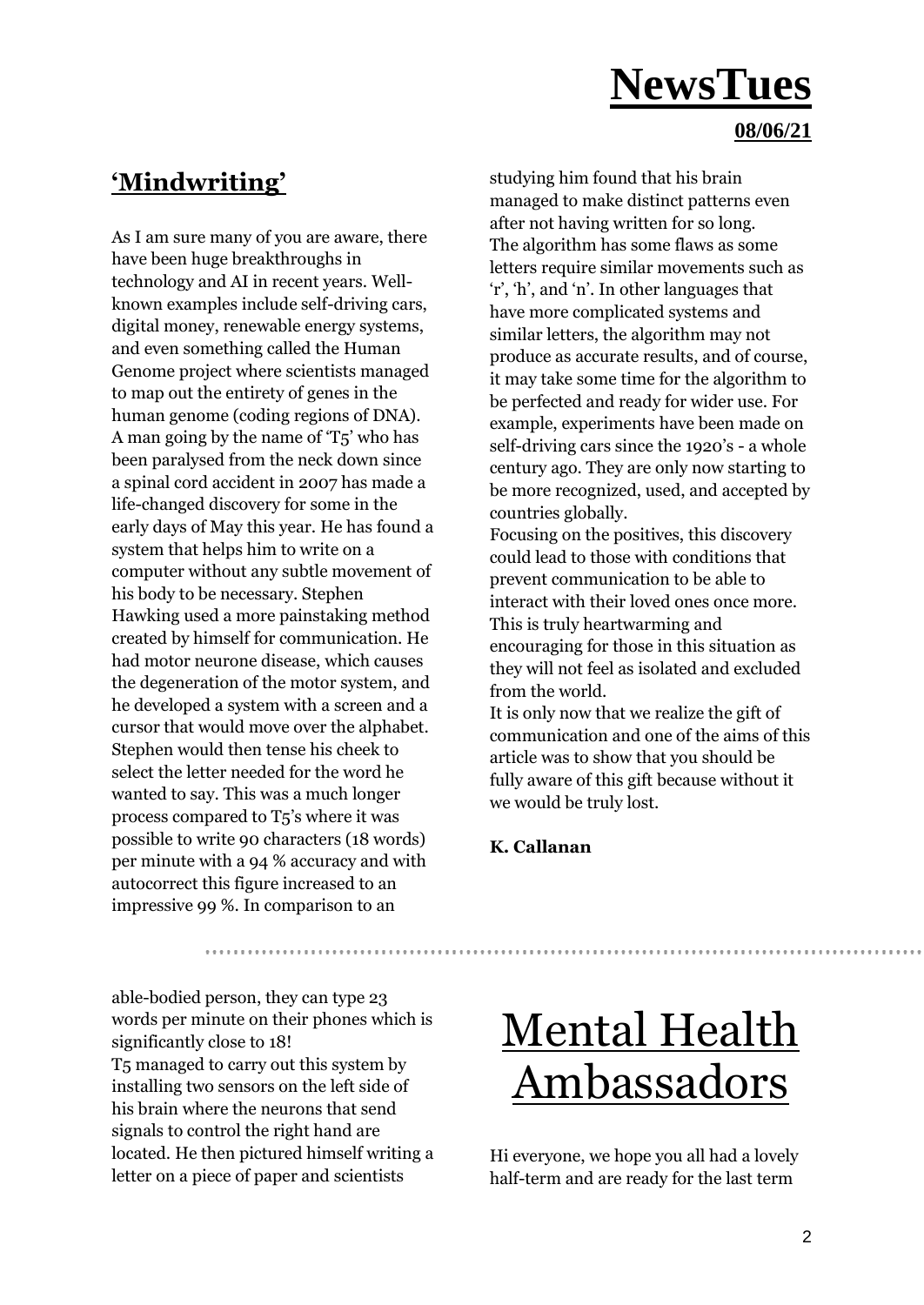#### **08/06/21**

of the school year! In this week's edition of the Mental Health Ambassadors' NewsTues, we will be talking about the concept of **Pressure.** Also included are all the submissions from our Mental Health Awareness Week Art Competition last term.

**- Myra and Zoya Soni.**

#### **What is pressure?**

Pressure is something we all have to deal with at times. Whether it comes from the people around us or ourselves, it is inevitable. Pressure can be the daily tasks we have to do , it could be the responsibility of having those tasks, it could be the responsibility of completing them. Pressure can be many things. It is defined as the force upon an object however when you think of it emotionally, pressure is the force on you in terms of expectations, rules or responsibilities.

#### **What is the difference between stress and pressure?**

Stress refers to the situation of too many demands and not enough resources – time, money, energy – to meet them. Pressure is a situation in which you perceive that something at stake is dependent on the outcome of your performance. There's no medical definition of stress, and health care professionals often disagree over whether stress is the cause of problems or the result of them. This can make it difficult

for you to work out what causes your feelings of stress or how to deal with them. But whatever your personal definition of stress is, it's likely that you can learn to manage your stress better by managing external pressures.

#### **Myra S.**

#### **Dealing with pressure**

When dealing with pressure it is important to identify your triggers,organise your time, address some of the causes and accept things you can't change.

#### **Tips for dealing with pressure**

As we have mentioned above, everyone has to deal with pressure. We can deal with pressure in different ways; so on behalf of the Mental Health Ambassadors, we wrote some tips to help you.

#### Here are some things that you might find helpful...

- Maintain a positive attitude so you can remove any negative thoughts.
- Talk to someone, it can be hard to deal with pressure alone. You can talk to your Head of Year, form tutor, Father Jack, your parents or your friend.
- Try not to do too much at once (multi-tasking) break it down into realistic steps/tasks.
- Make a list so you can organise what to do step-by-step.
- Take breaks and take things slowly so you can clear your mind and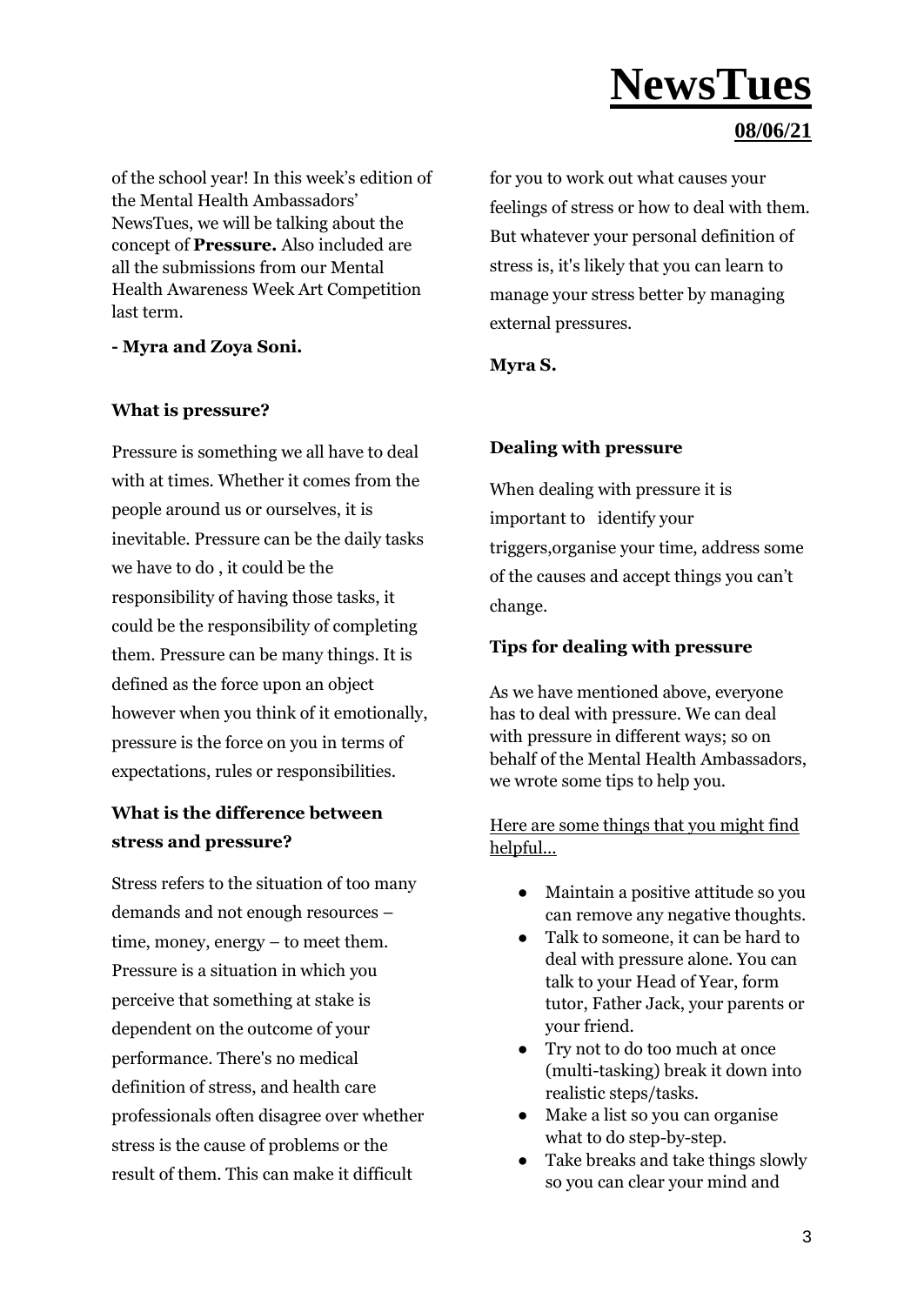#### **08/06/21**

relax. This will help you with your positive attitude.

- Another way to clear your mind is to meditate or do breathing exercises. You could try out the Headspace and Calm apps or even the Headspace series on Netflix. If you don't like mediation, then breathe slowly 3 times or more.
- Listen to music. This could be on youtube, Apple Music and Spotify.
- Try exercising. Your physical health affects your mental health.

#### **Anahi B.**

Thank you for reading this week's edition. We hope you found it helpful. Best of luck to anyone who has any upcoming exams or assessments, be proud of all the work you have done. Have a lovely week!

On the next page, you will find the submissions of everyone who participated in our Mental Health Awareness Week Art Competition! There is also some information on where to seek help and support on Mental Health, as well as some links to resources you might find interesting. Please also have a look at this week's 'Feel Good Challenges' below.

During Mental Health Awareness Week, we asked students to take part in an Art Competition on the theme of Nature. All the participants showed not only amazing talent but also great reflection on how Nature impacts mental health.

#### **Our wonderful submissions from year**









Scarlett 8W

"Look deep into nature and then you will understand everything better" Yara 8B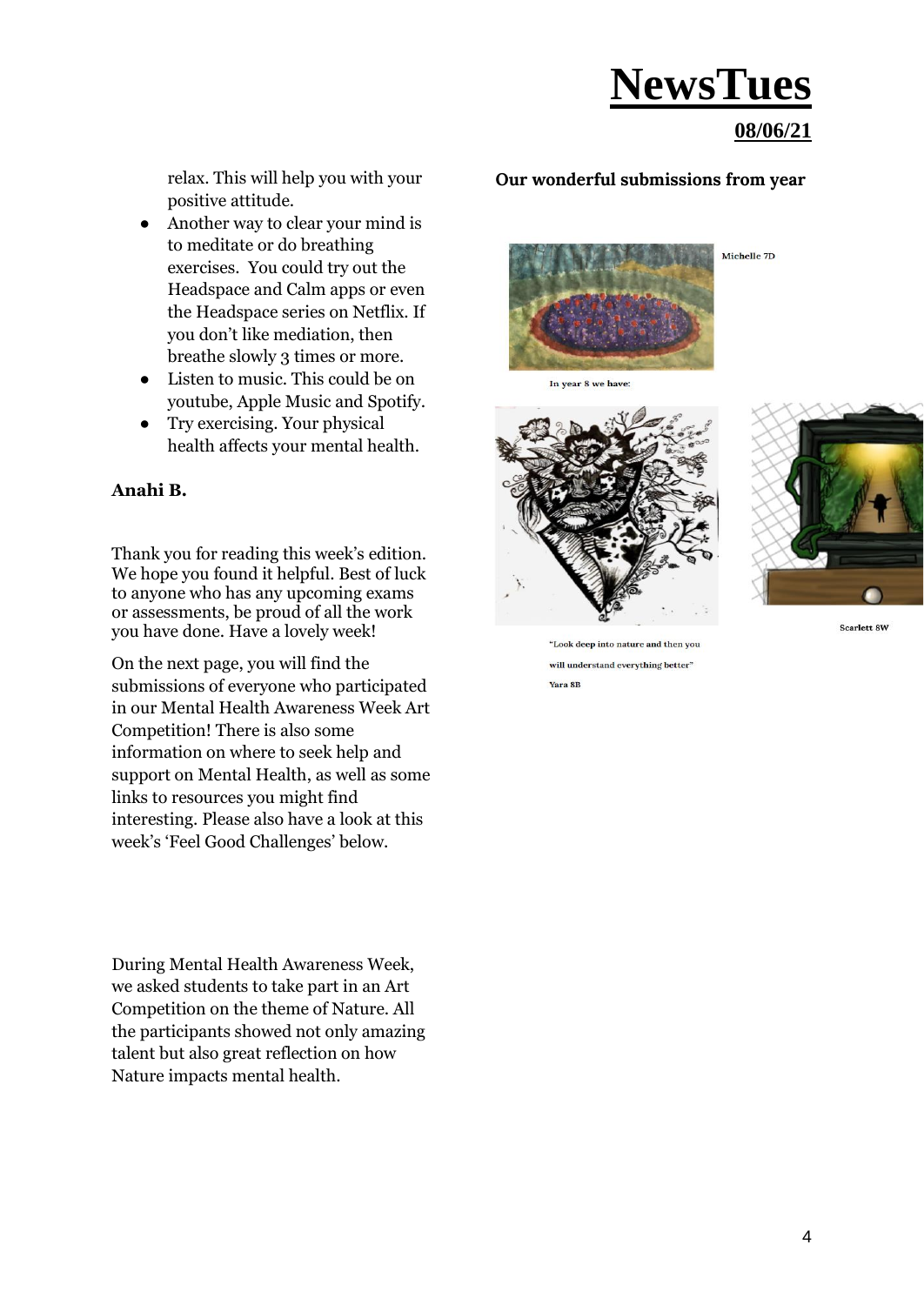#### **08/06/21**

Nature is like god's birdsong Harmonising me Soothing me

Nature is a fountain of delight Diversified blooming landscapes Hot sunny days

Nature is the aroma of tranquility The fragrance of ethereal flowers The warm earthy smell of mother earth

Nature is the feel of comfort The feel of dew on the grass The touch of wonderfully rough bark

Nature is the taste of well-being

Nature is the security Mother Earth has given us

#### The Story of the Little Bluebird

He perches there, when I wake, when I sleep<br>Not a flinch or a twitch, not a word or a peep<br>I don't know what he wants, i don't know what he thinks<br>But somehow do I know, he likes where he is

His small blue chest faces away from the Sun<br>The start of his day is still yet to come<br>I have no clue what he does on his daily commute<br>I don't know, but I'm sure he can tell you

I start, says the little bluebird, on my flight through the forest<br>each day That goes by, another young tree has died<br>I don't know how it happens, if I could stop it I would<br>So I sit there alone, as helpless as those plece

So I continue my day , ready for the iciest drop<br>Although this time, I don't have a certain spot<br>I watch the ice melt, each day quicker than the last<br>I see have the animals suffer, all it does is but break my heart

So I head home, as the Sun begins to set<br>I perch on the balcony, ready for bed<br>I see the girl who watches me each night<br>I wait for her to drift off, good night

Thalia 8B

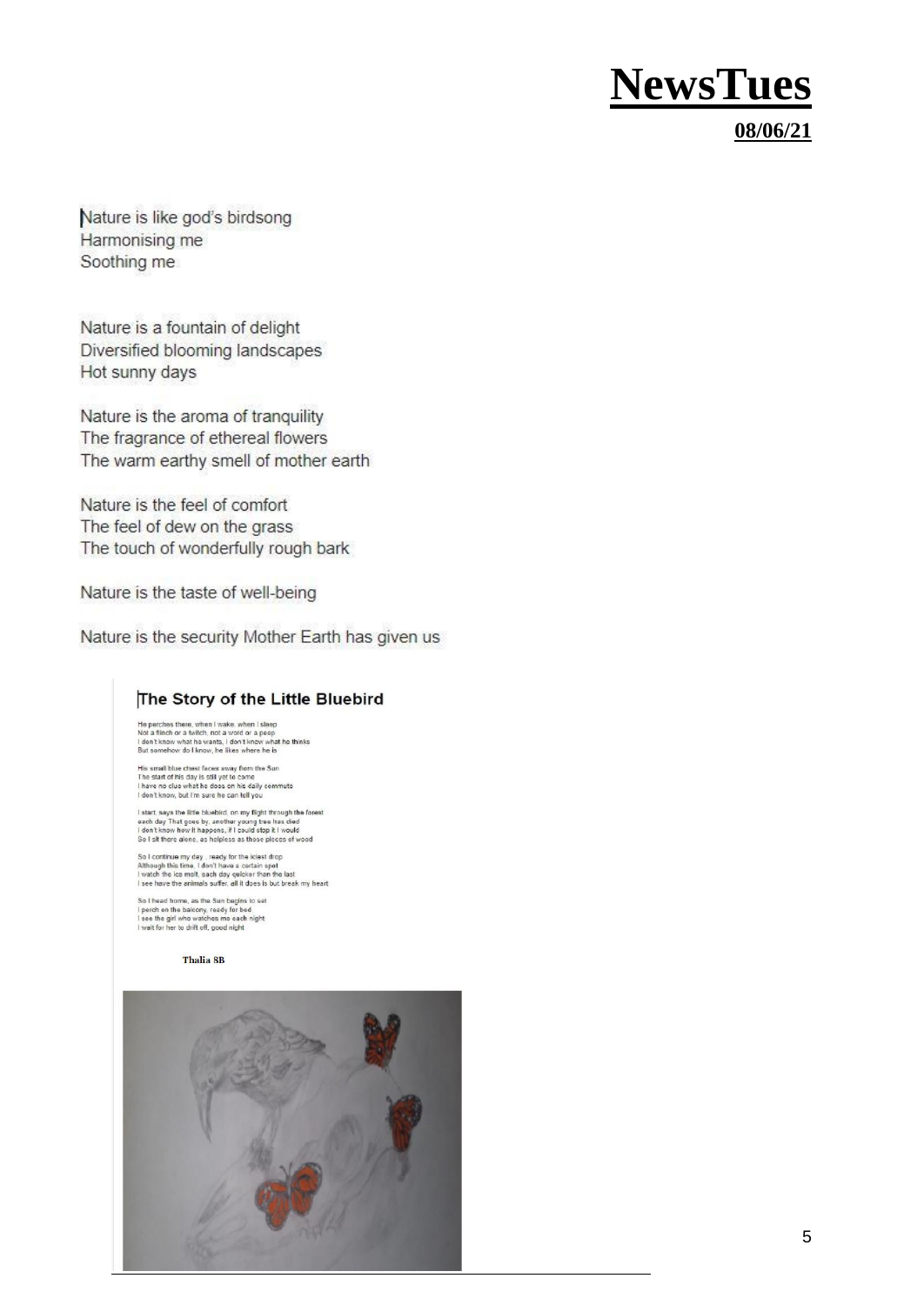#### **08/06/21**



### **In year 9 we have**



I decided to include helped me relax thro still do. The dandelic determination, whic helped me through q Missi 9A



I wanted it to sort of show we're 'rooted'/ connected with nature even though we're

progressing as a society.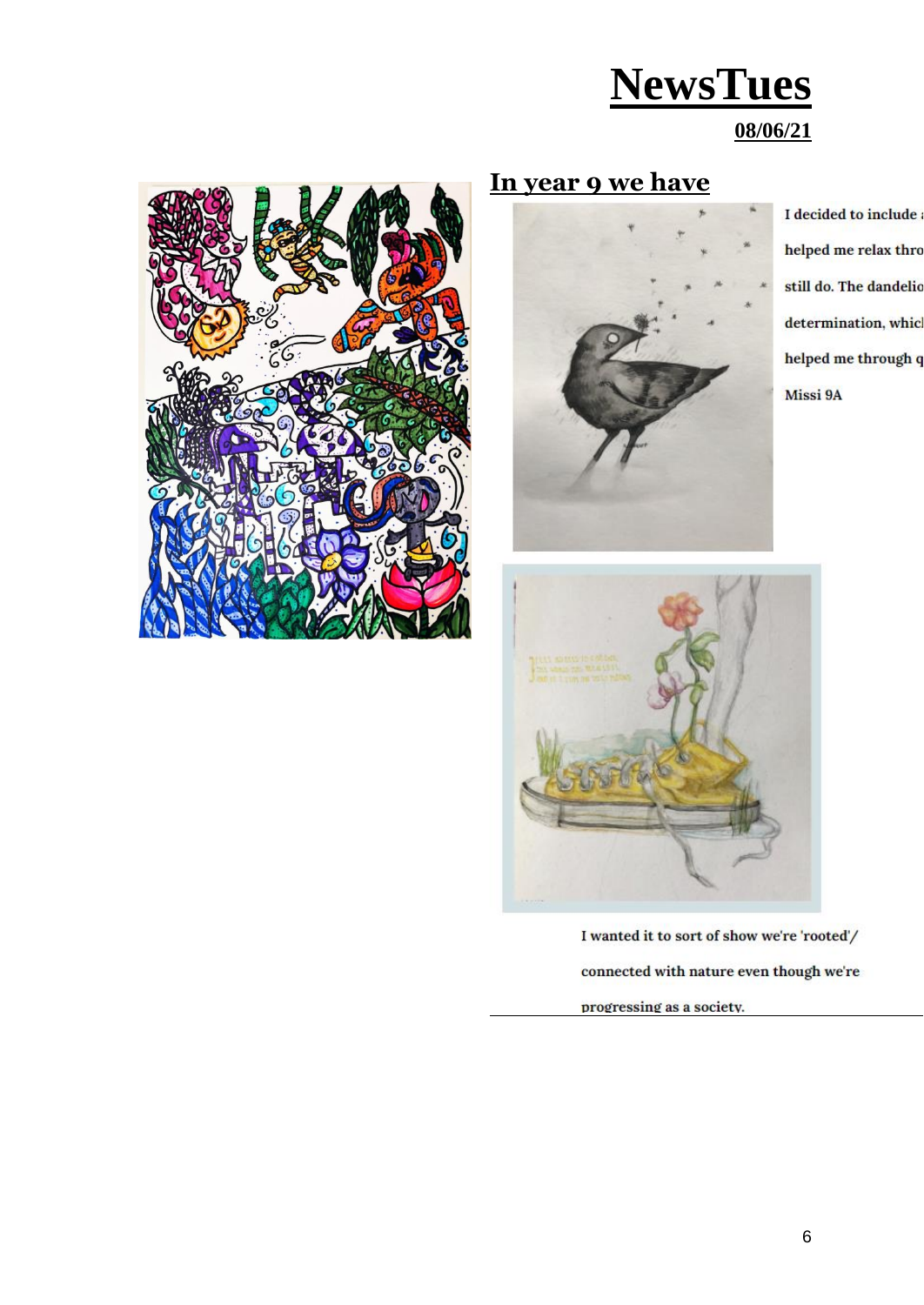### **NewsTues 08/06/21**

**Connie 9A** 



This is a painting of a swan. I go to Hyde park (my local park) ne me because there are so ma playing out between wild fascinating if

'Nature is always there for us. It's in the wind that surrounds us on a cold day when you're walking home alone clutching your bag; it's in the local park we pass by every day to go to work or school. A majority of people imagine nature as the rivers that flow through the country and as the rocky mountains we visit during Easter break (if we're lucky enough) but in response to this belief nature is everywhere rather than in our rural areas. In the city of London, it might be hard to believe that we are blessed with the beauty of it but in reality it is in everything we do.<br>It's in our food and in the plants on our balcony barely clutching on to our buildings.

Eliza

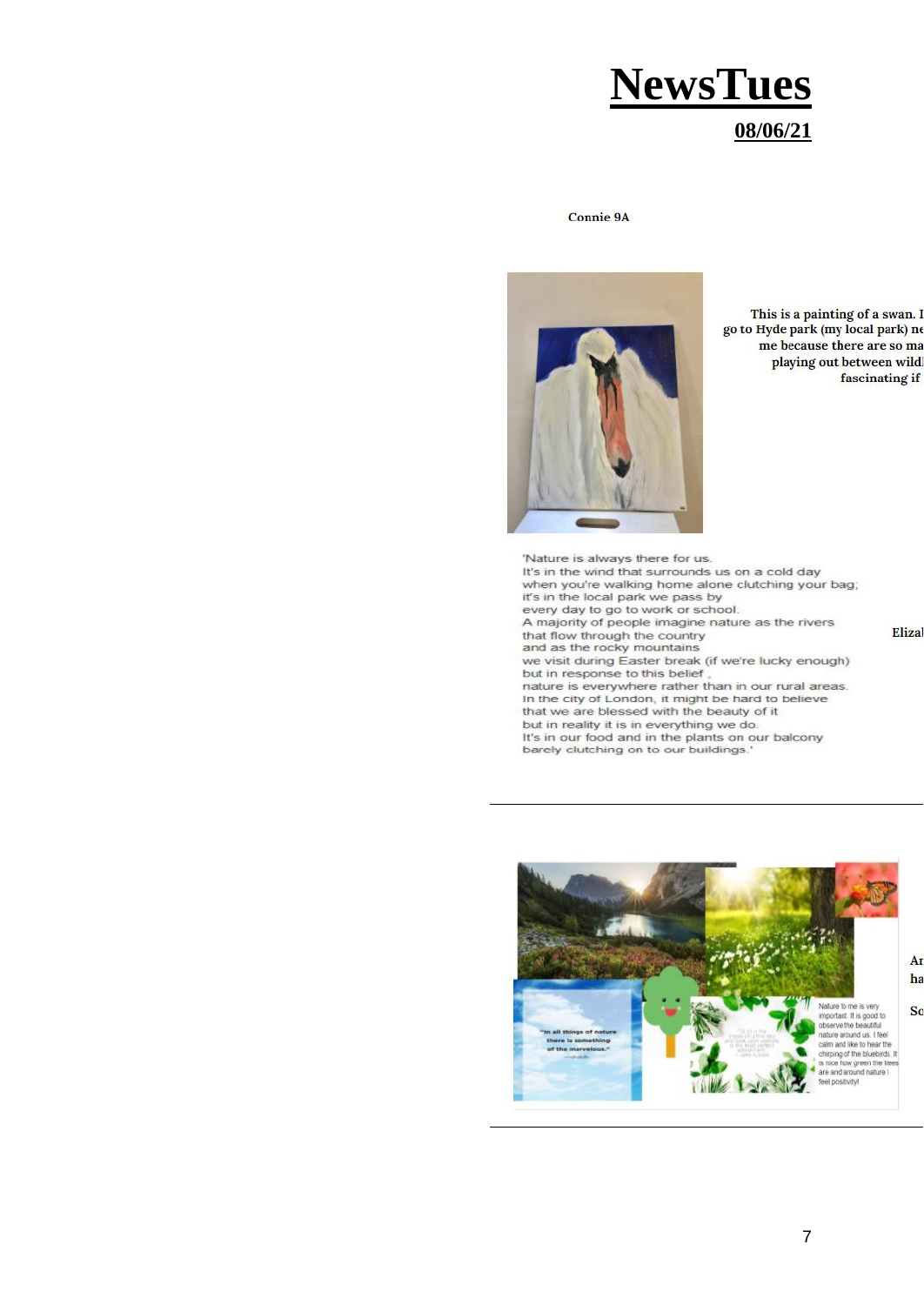### **NewsTues 08/06/21**



This is a t whenever caravan, a silence to or to just think abor what natu to get son about thin stresses o all.

Georgina

**Winners:** 

Y7: Gabriella Y8: Yara Y9: Elizabeth (Liz) Y

Overall winner: Connie 9A Congratulation to all participants!!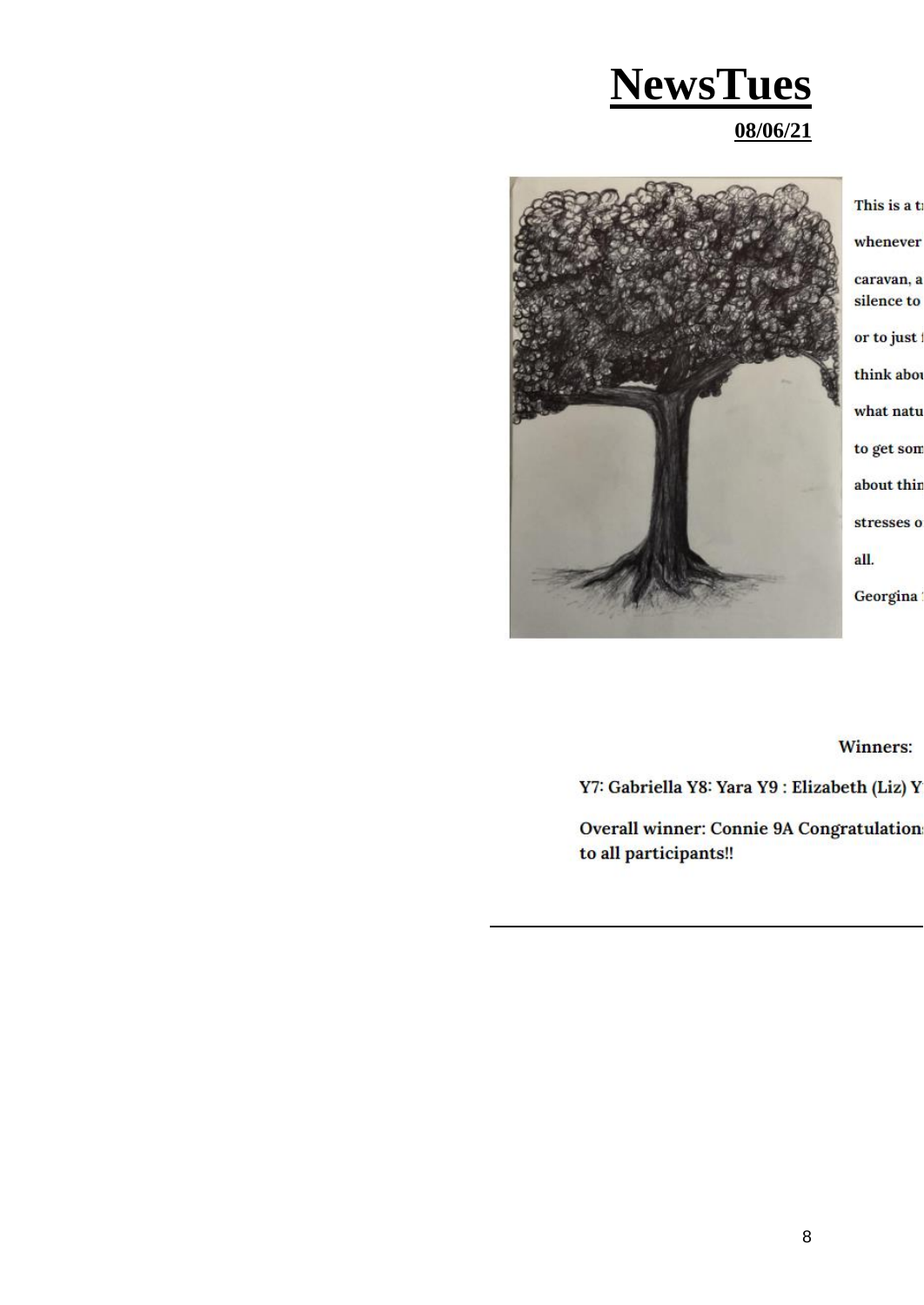#### **08/06/21**

- 1. Headspace on stress there are loads of other I Youtube to explore if you don't have Netflix
- 2. Guided meditation to build resilience
- 3. Resilience exercises you can facilitate
- 4. Ted Talks there are so many to choose from
- 5. Anna Freud website: suggestions for self-care s https://www.annafreud.org/on-my-mind/self-
- 6. Youngmind: general information about all relate https://youngminds.org.uk/

<u>maping pranguimaining any</u>

#### Where to find suppor

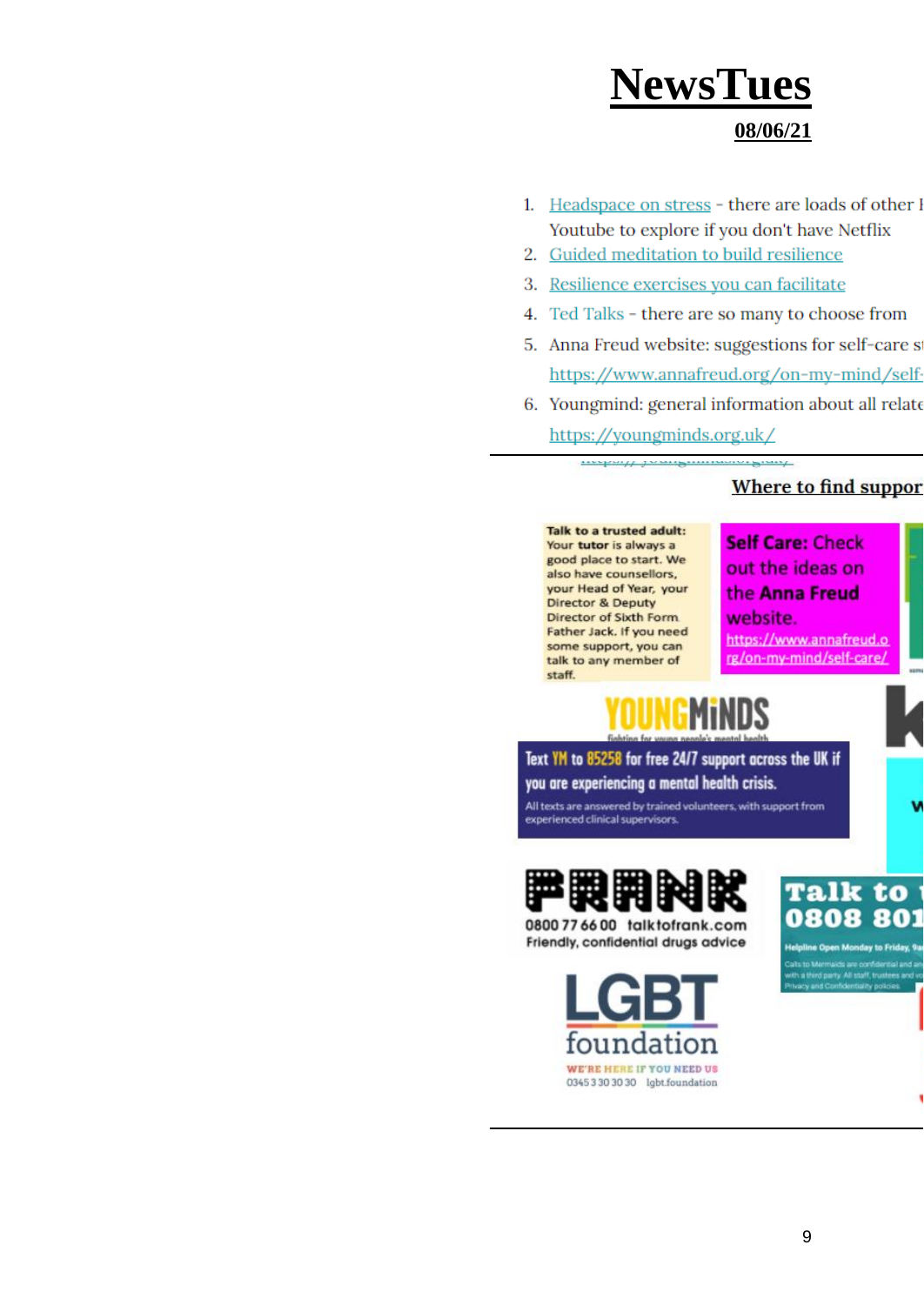#### **08/06/21**

#### THE FEEL GOOD CHALLENGE

Pick one to do or try and do all three to be a are all on the theme of self-acceptance as



Make a list of any pressures that yo about where they are coming from overcome



Write a list of all your goals. Have changed? Have you already achiev steps to achieve them.



From the tips we have given abo think will help you deal with press things don't work

Please feel free to contact the Mental Heal below if there are issues you want to learn more the Mental Health Ambassadors Team or if yo Challenge. Thank yo